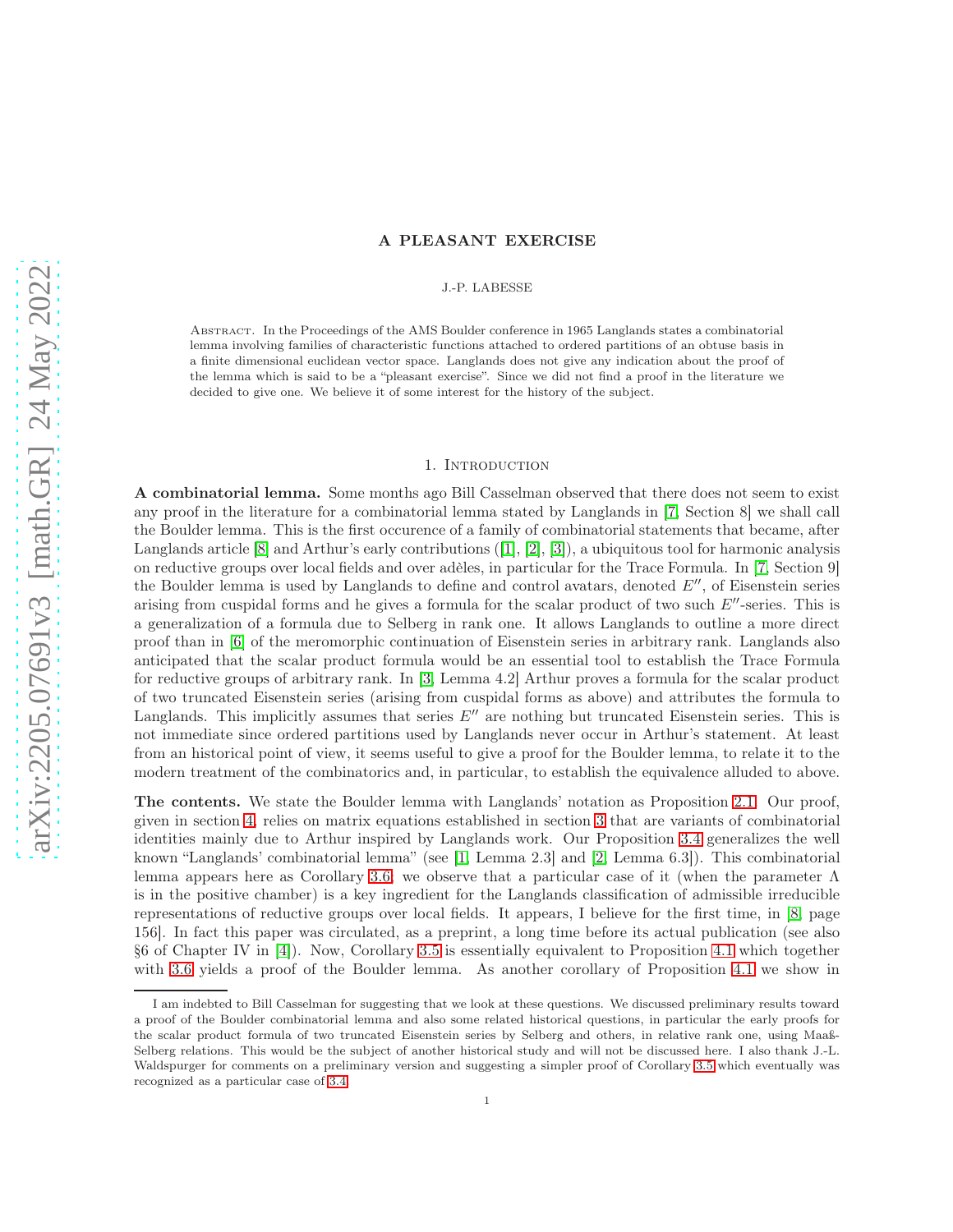Section [5](#page-6-0) that Langlands' series  $E''$  do coincide with Arthur's truncated Eisenstein series and hence that Langlands' formula for the scalar product of  $E''$ -series is equivalent to the formula for the scalar product of truncated Eisenstein series proved by Arthur. We believe that Arthur knew about Proposition [4.1](#page-5-3) since this is implicit in his attribution to Langlands of the scalar product formula.

## 2. The Boulder lemma

**Ordered partitions.** Consider a euclidean vector space V of dimension  $p \geq 1$ . The euclidean structure allows to identify V with its dual V'. Let  $\Delta$  be a basis and  $\widehat{\Delta}$  the dual basis. We denote by

$$
D: \lambda \in \Delta \mapsto D(\lambda) = \mu \in \widehat{\Delta}
$$

the canonical bijection between  $\Delta$  and  $\Delta$ . Let p be an ordered partition of  $\Delta$  built out of  $r = r(\mathfrak{p})$  non empty disjoint subsets  $F_{\mathfrak{p}}^u$  with cardinals  $a_{\mathfrak{p}}^u$  with  $1 \le u \le r$  so that

$$
\Delta = \bigcup_{u=1}^{u=r} F_{\mathfrak{p}}^u \quad \text{and} \quad \sum_{\mathfrak{p}} a_{\mathfrak{p}}^u = p .
$$

This is equivalent to be given an increasing filtration of  $\Delta$  by subsets  $E_{\mathfrak{p}}^{v}$ 

$$
\emptyset = E_{\mathfrak{p}}^{0} \subsetneq E_{\mathfrak{p}}^{1} \subsetneq E_{\mathfrak{p}}^{2} \subsetneq \cdots \subsetneq E_{\mathfrak{p}}^{r} = \Delta \quad \text{where} \quad E_{\mathfrak{p}}^{v} = \bigcup_{u \le v} F_{\mathfrak{p}}^{u}.
$$

This defines an increasing filtration of V by subspaces  $U^v_{\mathfrak{p}}$  generated by  $\hat{E}^v_{\mathfrak{p}} = D(E^v_{\mathfrak{p}});$ 

 $\{0\} = U_{\mathfrak{p}}^0 \subsetneq U_{\mathfrak{p}}^1 \subsetneq U_{\mathfrak{p}}^2 \subsetneq \cdots \subsetneq U_{\mathfrak{p}}^r = V$ 

and a decreasing filtration by subspaces  $V_{\mathfrak{p}}^v$  generated by  $\Delta - E_{\mathfrak{p}}^v$ :

$$
V = V_{\mathfrak{p}}^0 \supsetneq V_{\mathfrak{p}}^1 \supsetneq V_{\mathfrak{p}}^2 \supsetneq \cdots \supsetneq V_{\mathfrak{p}}^r = \{0\}.
$$

For any  $v \in \{0, 1 \cdots, r\}$  we have an orthogonal decomposition:  $V = U^v_{\mathfrak{p}} \oplus V^v_{\mathfrak{p}}$ . Let  $W^u_{\mathfrak{p}}$  be the orthogonal supplement to  $U_{\mathfrak{p}}^{u-1}$  in  $U_{\mathfrak{p}}^u$  or, equivalently to  $V_{\mathfrak{p}}^u$  in  $V_{\mathfrak{p}}^{u-1}$ :

$$
U_{\mathfrak{p}}^{u-1}\oplus W_{\mathfrak{p}}^u=U_{\mathfrak{p}}^u\qquad\qquad V_{\mathfrak{p}}^u\oplus W_{\mathfrak{p}}^u=V_{\mathfrak{p}}^{u-1}\ .
$$

One has an orthogonal direct sum decomposition of  $V$ :

$$
V = \bigoplus_{u=1}^{u=r} W_{\mathfrak{p}}^u.
$$

For  $\lambda \in F^u_{\mathfrak{p}}$  denote by  $\lambda_{\mathfrak{p}}$  the orthogonal projection of  $\lambda$  on  $W^u_{\mathfrak{p}}$ ; the  $\lambda_{\mathfrak{p}}$  build a basis  $\Delta^u_{\mathfrak{p}}$  of it. Similarly for  $\mu \in \hat{F}_{\mathfrak{p}}^u := D(F_{\mathfrak{p}}^u)$  denote by  $\mu_{\mathfrak{p}}$  the orthogonal projection of  $\mu$  on  $W_{\mathfrak{p}}^u$ , they build a basis  $\widehat{\Delta}_{\mathfrak{p}}^u$ . Since  $U^u_{\mathfrak{p}}$  is orthogonal to  $V^u_{\mathfrak{p}}$  one has

$$
\langle \mu, \lambda \rangle = \langle \mu, \lambda_{\mathfrak{p}} \rangle = \langle \mu_{\mathfrak{p}}, \lambda \rangle = \langle \mu_{\mathfrak{p}}, \lambda_{\mathfrak{p}} \rangle.
$$

This shows that the sets  $\Delta_{\mathfrak{p}}^u$  and  $\widehat{\Delta}_{\mathfrak{p}}^u$  are dual basis. Denote by  $\Delta_{\mathfrak{p}}$  the union of the  $\Delta_{\mathfrak{p}}^u$  (resp.  $\widehat{\Delta}_{\mathfrak{p}}$  the dual basis) and

$$
D_{\mathfrak{p}}: \Delta_{\mathfrak{p}} \to \overline{\Delta}_{\mathfrak{p}}
$$

the natural bijection.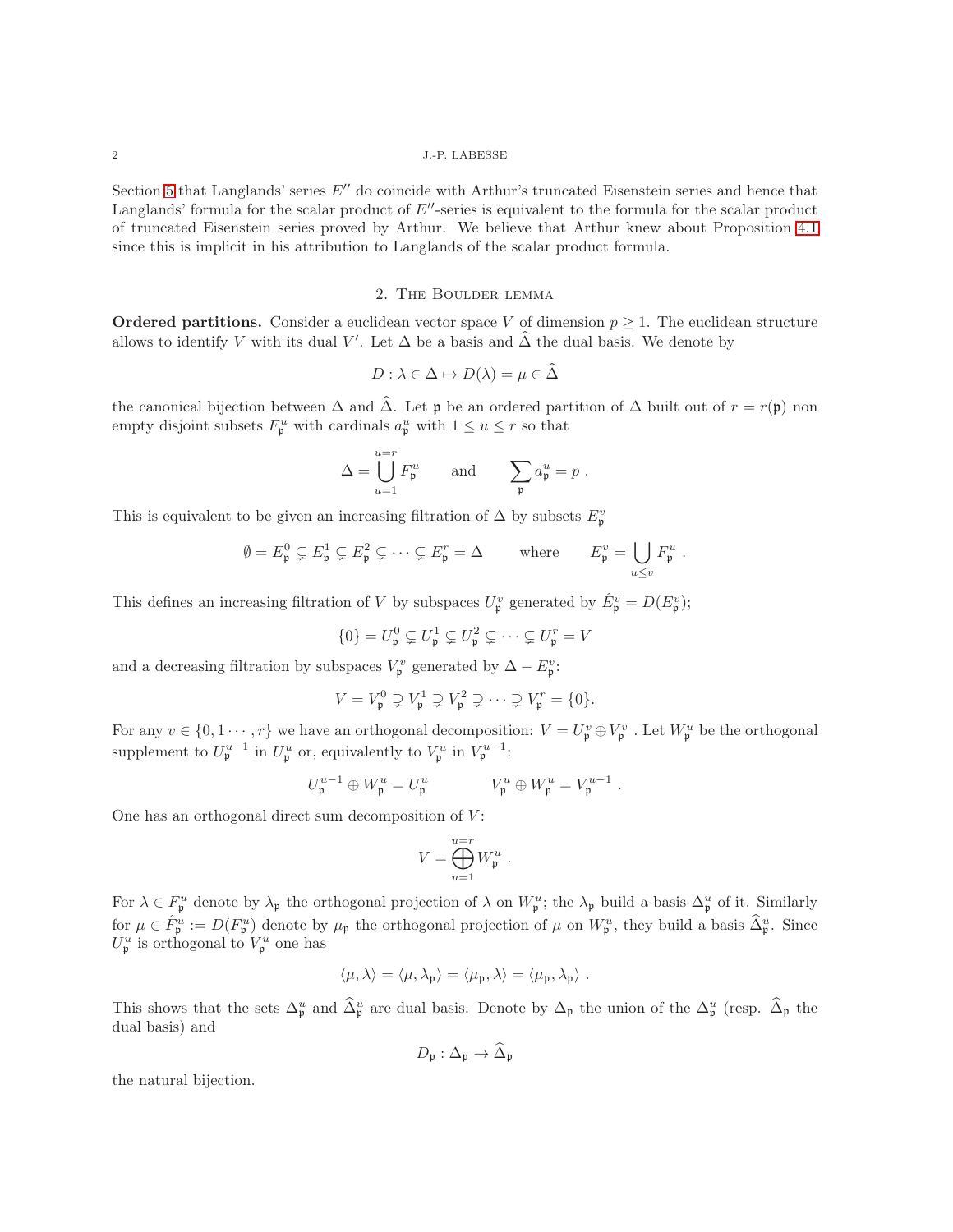**Functions**  $\phi_{\mathfrak{p}}^{\Lambda}$  and  $\psi_{\mathfrak{p}}^{\Lambda}$ . Let  $H \mapsto \phi_{\mathfrak{p}}^{\Lambda}(H)$  be the characteristic function of the cone in  $V^{(1)}$  $V^{(1)}$  $V^{(1)}$  defined by

$$
\lambda_{\mathfrak{p}}(H) \le 0 \quad \text{if} \quad \mu_{\mathfrak{p}}(\Lambda) > 0 \quad \text{or} \quad \lambda_{\mathfrak{p}}(H) > 0 \quad \text{if} \quad \mu_{\mathfrak{p}}(\Lambda) \le 0 \quad \text{where} \quad \mu_{\mathfrak{p}} = D_{\mathfrak{p}}(\lambda_{\mathfrak{p}})
$$

and  $H \mapsto \psi_{\mathfrak{p}}^{\Lambda}(H)$  the characteristic function of the cone  $\lambda_{\mathfrak{p}}(H) > 0$  for  $\lambda \in F_{\mathfrak{p}}^1$  and

$$
\lambda_{\mathfrak{p}}(H)\leq 0\;\;\text{if}\;\;\mu_{\mathfrak{p}}(\Lambda)>0\;\;\text{or}\;\;\lambda_{\mathfrak{p}}(H)>0\;\;\text{if}\;\;\mu_{\mathfrak{p}}(\Lambda)\leq 0\;\;\text{for}\;\;\lambda\notin F^1_{\mathfrak{p}}
$$

where  $\mu_{\mathfrak{p}} = D(\lambda_{\mathfrak{p}})$ . Let  $b_{\mathfrak{p}}^{\Lambda}$  be the number of  $\mu \in \widehat{\Delta}$  such that  $\mu_{\mathfrak{p}}(\Lambda) \leq 0$  and  $c_{\mathfrak{p}}^{\Lambda}$  the number of those  $\mu$ such that moreover  $\mu \notin \hat{F}^1_{\mathfrak{p}}$ . Finally Langlands defines integers

$$
\alpha_{\mathfrak{p}}^{\Lambda}=b_{\mathfrak{p}}^{\Lambda}+\sum_{u=1}^{u=r}(a_{\mathfrak{p}}^{u}+1) \quad \text{and} \quad \beta_{\mathfrak{p}}^{\Lambda}=1+c_{\mathfrak{p}}^{\Lambda}+\sum_{u=2}^{u=r}(a_{\mathfrak{p}}^{u}+1)\ .
$$

An element  $\Lambda \in V$  is said to be "in the positive chamber" (with respect to  $\Delta$ ) if  $\lambda(\Lambda) > 0$  for all  $\lambda \in \Delta$ . Let  $d_{\Delta}(\Lambda) = 1$  iff  $\Lambda$  is in the positive chamber. We may now state the Boulder lemma [\[7,](#page-7-0) Section 8]<sup>([2](#page-2-3))</sup>.

## <span id="page-2-0"></span>Proposition 2.1.

$$
\sum_{\mathfrak{p}\in \mathcal{P}(\Delta)} (-1)^{\alpha_{\mathfrak{p}}^{\Lambda}}\phi_{\mathfrak{p}}^{\Lambda}(H)=d_{\Delta}(\Lambda)+\sum_{\mathfrak{p}\in \mathcal{P}(\Delta)} (-1)^{\beta_{\mathfrak{p}}^{\Lambda}}\psi_{\mathfrak{p}}^{\Lambda}(H)
$$

where  $\mathcal{P}(\Delta)$  is the set of ordered partitions of  $\Delta$ .

*Proof.* Langlands says that the proof is a "pleasant exercise". We observe that when  $\Lambda = 0$  then  $\phi_{\mathfrak{p}}^{\Lambda} = \psi_{\mathfrak{p}}^{\Lambda}$ and  $\alpha_{\mathfrak{p}}^{\Lambda} = \beta_{\mathfrak{p}}^{\Lambda} + 2a_{\mathfrak{p}}^{\Lambda}$  for all  $\mathfrak{p}$ ; now since  $p \geq 1$  we have  $d(\Lambda) = 0$  and the proposition is trivially true. For arbitrary  $\Lambda$  a proof is given at the end of section [4](#page-5-0) as an immediate consequence of Corollaries [3.5](#page-5-2) and  $3.6.$ 

#### 3. Matrix equations

<span id="page-2-1"></span>A slightly more general setting. Consider a euclidean vector space  $V_0$ , a basis  $\Delta_0$  and two subsets  $P \subset Q \subset \Delta_0$ . Let  $\Delta_P^Q$  be the projection of Q on the orthogonal of P and  $V_P^Q$  the subspace generated by  $\Delta_P^Q$ . We denote by  $D_P^Q$  the bijection between  $\Delta_P^Q$  and its dual basis  $\widehat{\Delta}_P^Q$ . For  $H \in V$  we denote by  $H_P^Q$  the orthogonal projection of H on  $V_P^Q$ . With no loss of generality, we may assume that  $\Delta = \Delta_P^Q$ and  $V = V_P^Q$  for a pair of subsets  $P \subset Q \subset \Delta_0$  for some  $\Delta_0$ . This allows us to use Arthur's notation introduced in [\[1\]](#page-7-2), [\[2\]](#page-7-3) and [\[3\]](#page-7-4) where  $\Delta_0$  is the set of simple roots attached to a minimal parabolic subgroup  $P_0$  in a reductive group G. Using that standard parabolic subgroups are bijectively attached to subsets (that may be empty) of  $\Delta_0$  and that this bijection is compatible with inclusion then, by abuse of notation, using the same letter for a subset P of  $\Delta_0$  and the standard parabolic subgroup it defines, we recover Arthur's setting and notation. Hence one may forget about  $G$ , and consider  $P_0$  as the empty subset in  $\Delta_0$ . We have to give new proof of some of the classical results since we shall not assume  $\Delta_0$  obtuse.

<span id="page-2-2"></span><sup>&</sup>lt;sup>1</sup>Although we have identified V with its dual we shall look at elements in  $\Delta_p$  and  $\hat{\Delta}_p$  as linear forms rather than vectors. Langlands does not indentify V with V'; he considers H as an element of V and  $\Lambda$  as an element in V'. Here we emphasis a kind of symmetry between  $H$  and  $Λ$ .

<span id="page-2-3"></span><sup>&</sup>lt;sup>2</sup>We observe that Langlands defines  $\phi_p^{\Lambda}(H)$  and  $\psi_p^{\Lambda}(H)$  only for H and  $\Lambda$  regular i.e. for H outside the walls defined by the  $\lambda_p$  and  $\Lambda$  outside the walls defined by the  $\mu_p$  for some p. Non regular elements are excluded in his formulation of the Boulder lemma. Moreover Langlands assumes  $\Delta$  is obtuse.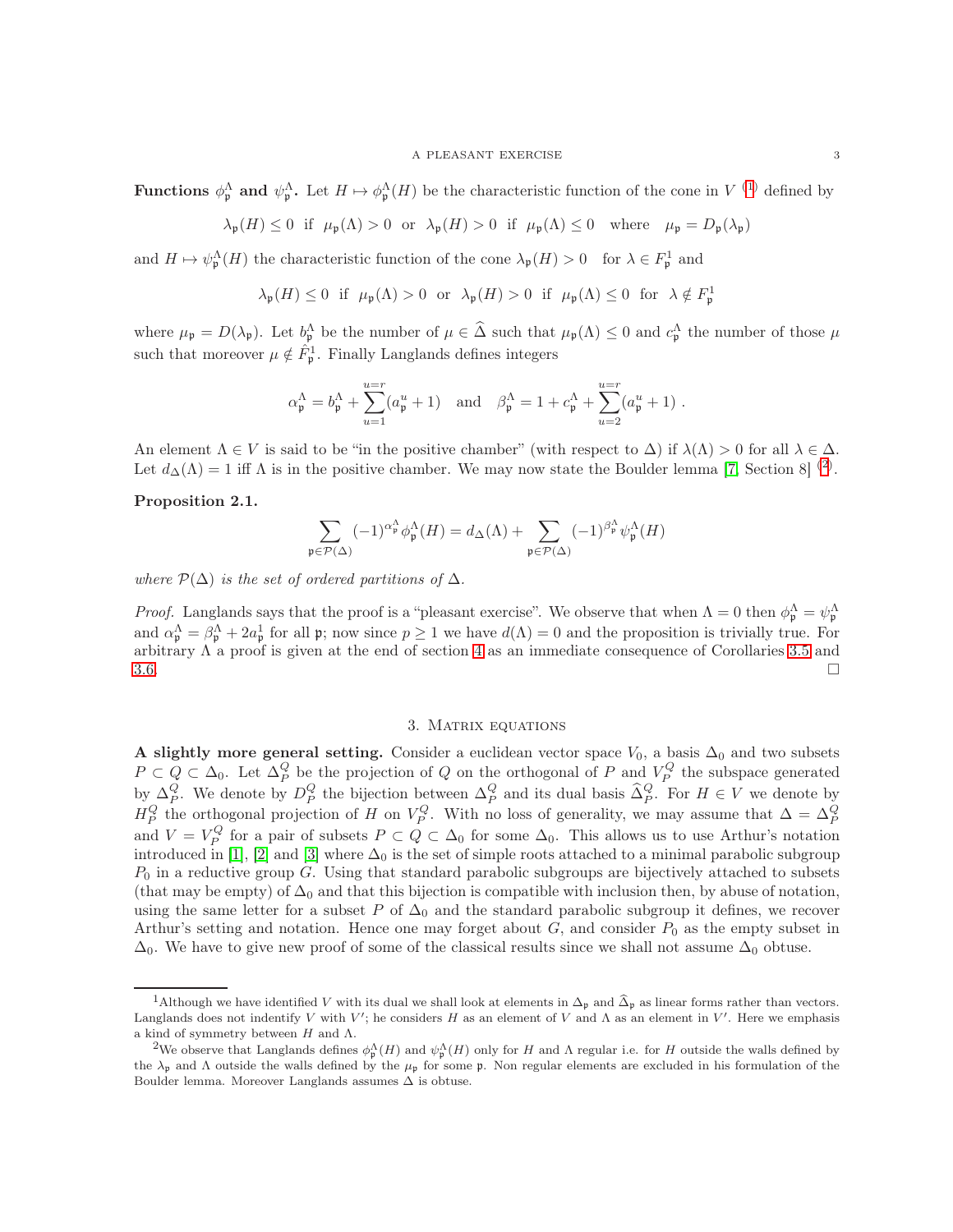#### 4 J.-P. LABESSE

Functions  $\theta_{P,Q}^{\Lambda}$  and  $\hat{\theta}_{P,Q}^{\Lambda}$ . For  $P \subset Q$  let  $\theta_{P,Q}^{\Lambda}$  be the characteristic function of the set of  $H \in V_0$  such that

 $\lambda(H) \leq 0$  if  $\mu(\Lambda) > 0$  or  $\lambda(H) > 0$  if  $\mu(\Lambda) \leq 0$  for  $\lambda \in \Delta_P^Q$  and  $\mu = D_P^Q(\lambda)$ .

Similarly let  $\widehat{\theta}_{P,Q}^{\Lambda}$  be <sup>([3](#page-3-0))</sup> the characteristic function of the set of H such that

$$
\mu(H) \le 0 \text{ if } \lambda(\Lambda) > 0 \text{ or } \mu(H) > 0 \text{ if } \lambda(\Lambda) \le 0 \quad \text{for} \quad \lambda \in \Delta_P^Q \quad \text{and} \quad \mu = D_P^Q(\lambda) \; .
$$

By convention  $\theta_{P,Q}^{\Lambda} = \hat{\theta}_{P,Q}^{\Lambda} = 0$  when  $P \not\subset Q$  and  $\theta_{P,P}^{\Lambda} = \hat{\theta}_{P,P}^{\Lambda} = 1$ .

When  $-\Lambda$  is in the closure of the positive chamber with respect to an obtuse basis  $\Delta_P^Q$  (which implies  $\mu(\Lambda) \leq 0$  for all  $\mu \in \widehat{\Delta}_P^Q$  and in all cases when  $\Lambda = 0$ , we have

$$
\theta_{P,Q}^{\Lambda}=\tau_{P}^{Q} \ \ \text{and} \ \ \widehat{\theta}_{P,Q}^{\Lambda}=\widehat{\tau}_{P}^{Q}
$$

where  $\tau_P^Q$  and  $\hat{\tau}_P^Q$  are Arthur's functions. More generally, one can express the  $\theta_{P,Q}^{\Lambda}$  and  $\hat{\theta}_{P,Q}^{\Lambda}$  in terms of the  $\tau_P^Q$  and  $\hat{\tau}_P^Q$ . To do this we need some notation. Let  $P_\Lambda$  (or  $P_\Lambda^Q$  if some confusion may arise) be the subset of  $\Delta_0$  such that  $\widehat{\Delta}_{P_\Lambda}^Q$  is the set of  $\mu \in \widehat{\Delta}_P^Q$  with  $\mu(\Lambda) > 0$ . Similarly, let  $Q^\Lambda$  (or  $Q_P^\Lambda$  if some confusion may arise) be the subset of  $\Delta_0$  such that  $\Delta_P^{Q^{\Lambda}}$  is the set of  $\lambda \in \Delta_P^Q$  with  $\lambda(\Lambda) > 0$ .

# <span id="page-3-1"></span>Lemma 3.1.

$$
\theta_{P,Q}^{\Lambda} = \sum_{P_{\Lambda} \subset S \subset Q} (-1)^{a_{P_{\Lambda}}^S} \tau_P^S \qquad and \qquad \widehat{\theta}_{P,Q}^{\Lambda} = \sum_{P \subset S \subset Q^{\Lambda}} (-1)^{a_S^{Q^{\Lambda}}} \widehat{\tau}_S^Q
$$

*Proof.* This is an immediate consequence of the binomial identity.  $\Box$ 

Let  $a_P^Q$  be the cardinal of  $\Delta_P^Q$  (so that  $a_{P_0}^P$  is the cardinal of P),  $b_{P,Q}^{\Lambda}$  the cardinal of the set of  $\mu \in \hat{\Delta}_P^Q$ such that  $\mu(\Lambda) \leq 0$  and  $\widehat{b}_{P,Q}^{\Lambda}$  the cardinal of the set of  $\lambda \in \Delta_P^Q$  such that  $\lambda(\Lambda) \leq 0$ . Let

$$
\eta_{P,Q}^{\Lambda} = a_{P_0}^P + b_{P,Q}^{\Lambda} \text{ and } \widehat{\eta}_{P,Q}^{\Lambda} = a_{P_0}^P + \widehat{b}_{P,Q}^{\Lambda} .
$$

Consider the matrix  $\theta^{\Lambda}$  (resp.  $\hat{\theta}^{\Lambda}$ ) with entries

$$
(-1)^{\eta_{P,Q}^{\Lambda}} \theta_{P,Q}^{\Lambda} \qquad \text{resp. } (-1)^{\widehat{\eta}_{P,Q}^{\Lambda}} \widehat{\theta}_{P,Q}^{\Lambda} .
$$

We shall be interested in the products  $A^{\Lambda_1,\Lambda_2} = \theta^{\Lambda_1} \hat{\theta}^{\Lambda_2}$  and  $B^{\Lambda_1,\Lambda_2} = \hat{\theta}^{\Lambda_2} \theta^{\Lambda_1}$ :

$$
A_{P,R}^{\Lambda_1,\Lambda_2}:=\sum_{P\subset Q\subset R}(-1)^{\eta_{P,Q}^{\Lambda_1}-\widehat{\eta}_{Q,R}^{\Lambda_2}}\;\theta_{P,Q}^{\Lambda_1}\widehat{\theta}_{Q,R}^{\Lambda_2}\;\text{ and }\;B_{P,R}^{\Lambda_1,\Lambda_2}:=\sum_{P\subset Q\subset R}(-1)^{\widehat{\eta}_{P,Q}^{\Lambda_2}-\eta_{Q,R}^{\Lambda_1}}\;\widehat{\theta}_{P,Q}^{\Lambda_2}\theta_{Q,R}^{\Lambda_1}\;.
$$

<span id="page-3-2"></span>**Lemma 3.2.** Assume  $\Lambda_1 = \Lambda_2 = 0$ . Then,

$$
A_{P,R}^{\Lambda_1,\Lambda_2} = \sum_{P \subset Q \subset R} (-1)^{a_P^Q} \tau_P^Q \hat{\tau}_Q^R = \delta_{P,R}
$$

where  $\delta_{P,R}$  is the Dirac symbol (it is zero if  $P \neq R$  and 1 if  $P = R$ ).

*Proof.* The assumption on the  $\Lambda_i$  imply that

$$
A_{P,R}^{\Lambda_1,\Lambda_2} = \sum_{P \subset Q \subset R} (-1)^{\eta_{P,Q}^{\Lambda_1}} \eta_{Q,R}^{\Lambda_2} \theta_{P,Q}^{\Lambda_1} \hat{\theta}_{Q,R}^{\Lambda_2} = \sum_{P \subset Q \subset R} (-1)^{a_P^Q} \tau_P^Q \hat{\tau}_Q^R.
$$

We have to show that

$$
\sum_{P \subset Q \subset R} (-1)^{a_P^Q} \tau_P^Q \hat{\tau}_Q^R = \delta_{P,R} .
$$

<span id="page-3-0"></span><sup>3</sup>Our  $\widehat{\theta}_{P,Q}^{\Lambda}(H)$  is denoted  $\phi_P^Q(\Lambda, H)$  by Arthur in [\[2,](#page-7-3) page 940]. Unfortunately Arthur's notation is in conflict with Langlands one in [\[7\]](#page-7-0) and since we stick to Langlands' notation we had to introduce a different one.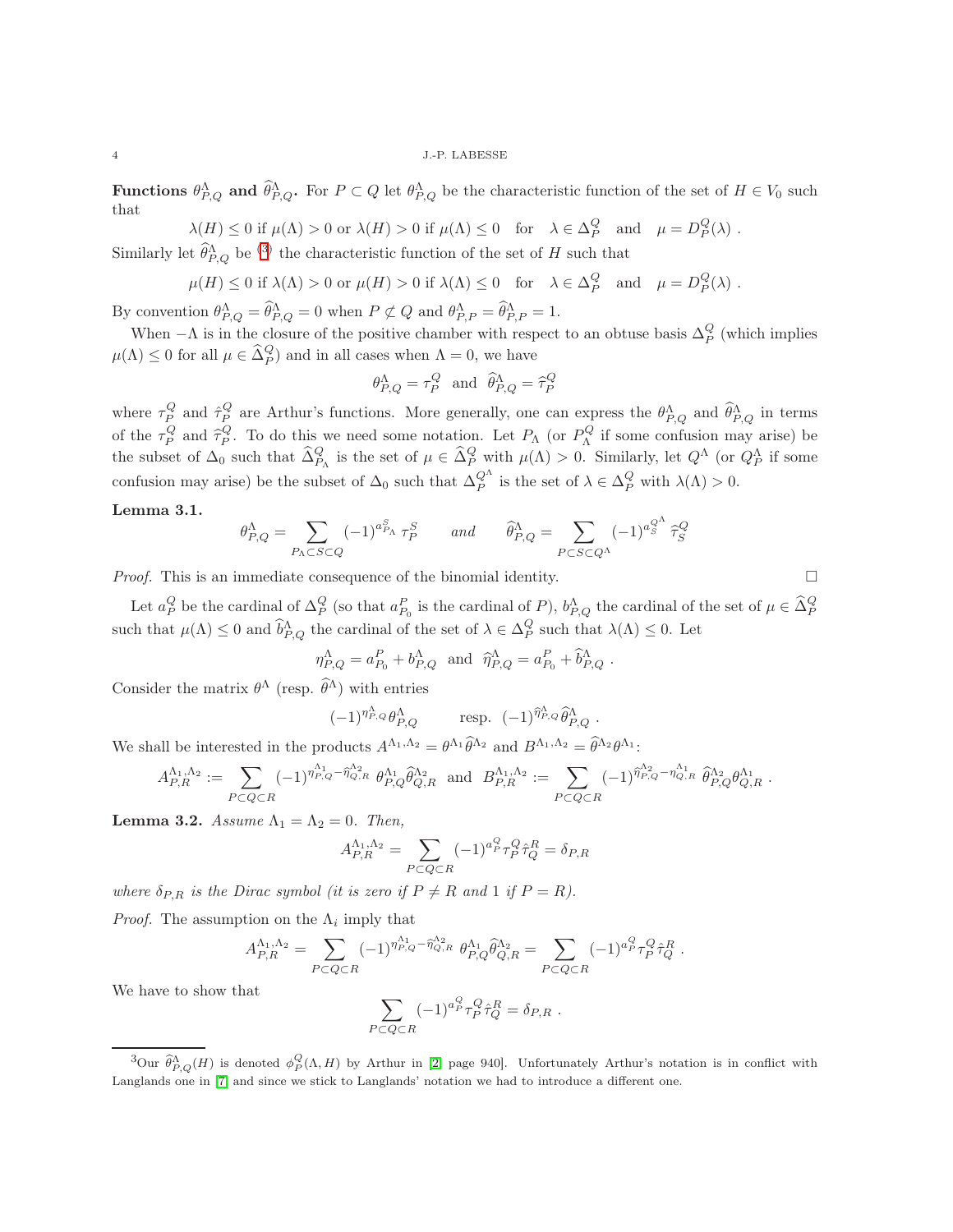When  $\Delta_P^R$  is an obtuse basis this is [\[5,](#page-7-7) Proposition 1.7.2] which itself is a special case of [\[2,](#page-7-3) Lemma 6.1]. We give a proof which does not use this assumption <sup>([4](#page-4-1))</sup>. Fix  $H \in V_0$ . As above, but with H in place of  $Λ$ , we introduce subsets  $P_H \subset ∆_0$  and  $R^H \subset ∆_0$ . Then

$$
\tau_P^Q(H)\hat{\tau}_Q^R(H) = 1
$$

if and only if  $P_H \subset Q \subset R^H$  and hence

$$
\sum_{P \subset Q \subset R} (-1)^{a_P^Q} \tau_P^Q(H) \hat{\tau}_Q^R(H) = \sum_{P_H \subset Q \subset R^H} (-1)^{a_P^Q}.
$$

The binomial identity tells us this alternating sum vanishes unless  $P_H = R^H$ . Assume it does not vanish, then  $H_P^R \neq 0$  if  $P \neq R$ . Now consider  $\lambda \in \Delta_P^R$  and  $\mu \in \widehat{\Delta}_P^R$  such that  $\mu = D_P^R(\lambda)$  then, since  $P_H = R^H = Q$ , we have  $Q(H) > 0$  and  $Q(H) \leq 0$  for  $Q \leq 0$ 

$$
\lambda(H) > 0
$$
 and  $\mu(H) \le 0$  for  $\lambda \in \Delta_P^Q$ 

while

$$
\lambda(H) \le 0
$$
 and  $\mu(H) > 0$  for  $\mu \in \widehat{\Delta}_Q^R$ 

and hence

$$
\langle H_P^R, H_P^R \rangle = \sum_{\{\lambda \in \Delta_P^R \mid \mu = D_P^R(\lambda)\}} \lambda(H)\mu(H) \le 0
$$

which contradicts the non vanishing of  $H_P^R$  unless  $P = R$ .

Corollary 3.3. If  $\Delta_0$  is an obtuse basis and if the  $-\Lambda_i$  are in the closure of the positive chamber, then  $A^{\Lambda_1,\Lambda_2}=1$  which in turn implies  $B^{\Lambda_1,\Lambda_2}=1$ .

The key ingredient. The following proposition and its proof is a generalization of Arthur's Lemma 6.3 in [\[2\]](#page-7-3) (which appears below as Corollary [3.6\)](#page-5-1).

# <span id="page-4-0"></span>Proposition 3.4.

$$
B_{P,R}^{\Lambda_1,\Lambda_2} = (-1)^{a_P^{P^{\Lambda_1}}} \delta_{P_{\Lambda_1},R^{\Lambda_2}}.
$$

Proof. By definition

$$
B_{P,R}^{\Lambda_1,\Lambda_2} = \sum_{P \subset Q \subset R} (-1)^{\widehat{\eta}_{P,Q}^{\Lambda_2} - \eta_{Q,R}^{\Lambda_1}} \widehat{\theta}_{P,Q}^{\Lambda_2} \theta_{Q,R}^{\Lambda_1}.
$$

In view of [3.1](#page-3-1) we have

$$
B_{P,R}^{\Lambda_1,\Lambda_2}=\!\!\sum_{P\subset Q\subset R}(-1)^{\widehat{\eta}^{\Lambda_2}_{P,Q}-\eta^{\Lambda_1}_{Q,R}}\sum_{P\subset S\subset Q_P^{\Lambda_2}}(-1)^{a_S^{Q_{\Lambda_2}^{\Lambda_2}}}\widehat{\tau}^Q_S\sum_{Q_{\Lambda_1}\subset S'\subset R}(-1)^{a_{Q_{\Lambda_1}^S}^{S'}}\tau^{S'}_Q
$$

Since  $a_Q^{Q^R_{\Lambda}} = b_{Q,R}^{\Lambda}$  and  $a_{Q_P^{\Lambda}}^Q = \hat{b}_{P,Q}^{\Lambda}$  we get

$$
B_{P,R}^{\Lambda_1,\Lambda_2} = \sum (-1)^{a_P^Q} (-1)^{a_S^{S'}} \hat{\tau}_S^Q \tau_Q^{S'}
$$

where the sum runs over triples  $(S, Q, S')$  verifying the inclusions

$$
P \subset S \subset Q_P^{\Lambda_2} \subset Q \subset Q_{\Lambda_1}^R \subset S' \subset R.
$$

Observe that  $Q_{\Lambda_1}^R \supset P_{\Lambda_1}^R$  and  $Q_P^{\Lambda_2} \subset R_P^{\Lambda_2}$ . This shows that given any pair  $(S, S')$  with  $S \subset R_P^{\Lambda_2}$  and  $S' \supset P_{\Lambda_1}^R$  we have the inclusions  $(\star)$  for any  $Q$  with  $S \subset Q \subset S'$ . Then

$$
B_{P,R}^{\Lambda_1,\Lambda_2} = \sum_{\{S,S'\,|\,S\subset R_P^{\Lambda_2},\ S'\supset P_{\Lambda_1}^R\}} (-1)^{a_P^{S'}} \sum_{\{Q\,|\,S\subset Q\subset S'\}} (-1)^{a_S^Q} \,\widehat{\tau}_S^Q \,\tau_Q^{S'}\;.
$$

<span id="page-4-1"></span><sup>4</sup>Casselman has already observed, some years ago, that the obtuse assumption is not necessary (private communication).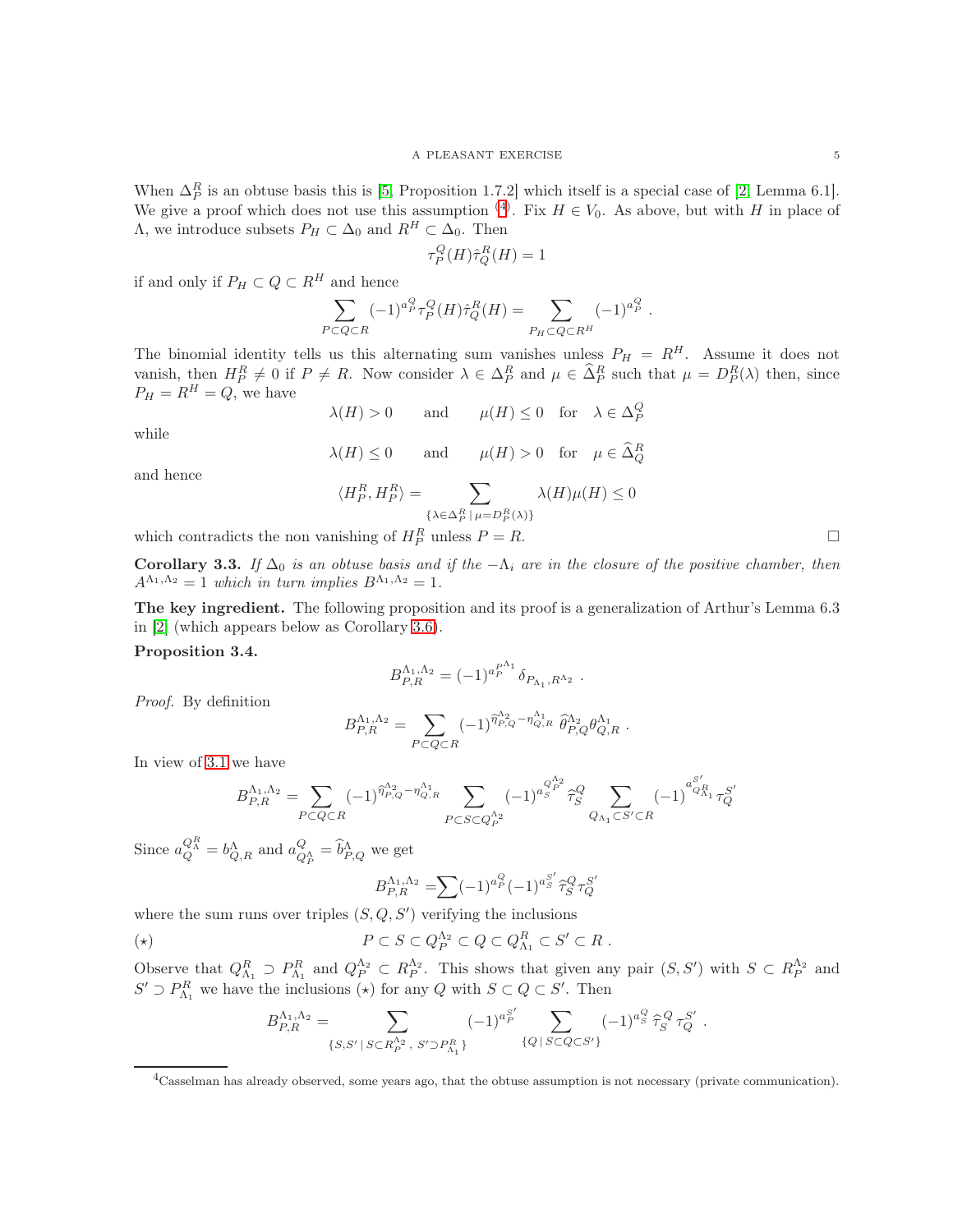6 J.-P. LABESSE

It follows from [3.2](#page-3-2) that the sum over  $Q$  vanishes unless  $S = S'$  and hence we have

$$
B_{P,R}^{\Lambda_1,\Lambda_2} = \sum_{\{S \, | \, P_{\Lambda_1}^R \subset S \subset R_P^{\Lambda_2}\}} (-1)^{a_P^S}.
$$

This in turn, by the binomial identity, vanishes unless  $P_{\Lambda_1} = R^{\Lambda_2}$ .

<span id="page-5-2"></span>**Corollary 3.5.** The matrices  $\theta^{\Lambda}$  and  $\hat{\theta}^{\Lambda}$  are inverse of each other.

*Proof.* Proposition [3.4](#page-4-0) shows that  $B_{P,R}^{\Lambda,\Lambda}$  vanishes unless  $P_{\Lambda} = R^{\Lambda}$ . But, as in the proof of [3.2](#page-3-2) we see this condition implies  $\langle \Lambda_P^R, \Lambda_P^R \rangle \leq 0$ . Then, if it does not vanish we may assume  $\Lambda = 0$  which implies  $P = R^{\Lambda}$ and  $P_{\Lambda} = R$  which yields  $P = R$ .

## <span id="page-5-1"></span>Corollary 3.6.

$$
\sum_{P \subset Q \subset R} (-1)^{\widehat{b}^{\Lambda}_{P,Q}} \widehat{\theta}^{\Lambda}_{P,Q} \tau^R_Q = d_{\Delta^R_P}(\Lambda) .
$$

*Proof.* Consider the particular case  $\Lambda_1 = 0$  and  $\Lambda_2 = \Lambda$ . Then  $P_{\Lambda_1} = R$  and [3.4](#page-4-0) shows that  $B_{P,R}^{0,\Lambda} = 0$ unless  $R = R^{\Lambda}$  which holds if and only if  $\Lambda$  is in the positive chamber with respect to  $\Delta_P^R$  so that

$$
B_{P,R}^{0,\Lambda} = (-1)^{a_P^R} d_{\Delta_P^R}(\Lambda) .
$$

It remains to observe that

$$
\widehat{\eta}_{P,Q}^{\Lambda_2} - \eta_{Q,R}^{\Lambda_1} = a_{P_0}^P + \widehat{b}_{P,Q}^{\Lambda} - a_{P_0}^Q - \widehat{b}_{Q,R}^0 \equiv a_P^R + \widehat{b}_{P,Q}^{\Lambda} \pmod{2} .
$$

#### 4. Application to the Boulder lemma

<span id="page-5-0"></span>Where ordered partitions disappear. Consider an ordered partition  $\mathfrak{p}$  of  $\Delta = \Delta_P^R$  and Q with  $P \subsetneq Q \subsetneq R$  such that  $F_{\mathfrak{p}}^1 = \Delta_Q^R$ . Let q be the ordered partition of  $\Delta_P^Q$  such that  $F_{\mathfrak{q}}^i = F_{\mathfrak{p}}^{i+1}$ . Then

$$
(\star) \qquad \qquad \phi_{\mathfrak{p}}^{\Lambda} = \theta_{Q,R}^{\Lambda} \phi_{\mathfrak{q}}^{\Lambda} \text{ and } \psi_{\mathfrak{p}}^{\Lambda} = \tau_{Q}^{R} \phi_{\mathfrak{q}}^{\Lambda}
$$

moreover

$$
r(\mathfrak{p}) = r(\mathfrak{q}) + 1 \quad , \quad b_{\mathfrak{p}}^{\Lambda} = b_{Q,R}^{\Lambda} + b_{\mathfrak{q}}^{\Lambda} \quad \text{and} \quad \alpha_{\mathfrak{p}}^{\Lambda} = \alpha_{\mathfrak{q}}^{\Lambda} + a_{P}^{Q} + 1 + b_{Q,R}^{\Lambda}.
$$

The next proposition shows how to replace, up to a sign, alternating sums over ordered partitions of functions  $\phi_{\mathfrak{p}}^{\Lambda}$  by a single characteristic function.

<span id="page-5-3"></span>**Proposition 4.1.** Let  $\widehat{\theta}^{\Lambda}_{\Delta}$  be the characteristic function of the H such that

$$
\mu(H) \le 0 \quad \text{if} \quad \lambda(\Lambda) > 0 \quad \text{or} \quad \mu(H) > 0 \quad \text{if} \quad \lambda(\Lambda) \le 0
$$

for all  $\lambda \in \Delta$  and  $\mu = D(\lambda)$ . Let  $\widehat{b}^{\Lambda}_{\Delta}$  be the number of  $\lambda$  such that  $\lambda(\Lambda) \leq 0$ . Then

$$
\sum_{\mathfrak{p}\in \mathcal{P}(\Delta)} (-1)^{\alpha_{\mathfrak{p}}^{\Lambda}} \phi_{\mathfrak{p}}^{\Lambda} = (-1)^{\widehat{b}_{\Delta}^{\Lambda}} \widehat{\theta}_{\Delta}^{\Lambda} \ .
$$

*Proof.* The above remarks  $(\star)$  and  $(\star \star)$  show that

$$
\sum_{\mathfrak{p}\in\mathcal{P}(\Delta_P^R)} (-1)^{\alpha_{\mathfrak{p}}^{\Lambda}}\phi_{\mathfrak{p}}^{\Lambda}=\sum_{P\subset Q\subsetneq R} (-1)^{a_{P}^{Q}+1+b_{Q,R}^{\Lambda}}\;\theta_{Q,R}^{\Lambda}\sum_{\mathfrak{q}\in\mathcal{P}(\Delta_P^Q)} (-1)^{\alpha_{\mathfrak{q}}^{\Lambda}}\phi_{\mathfrak{q}}^{\Lambda}\;.
$$

The equivalence of Proposition [4.1](#page-5-3) and Corollary [3.5](#page-5-2) now follows by induction on the cardinal of  $\Delta_P^R$ .  $\Box$ 

.

 $\Box$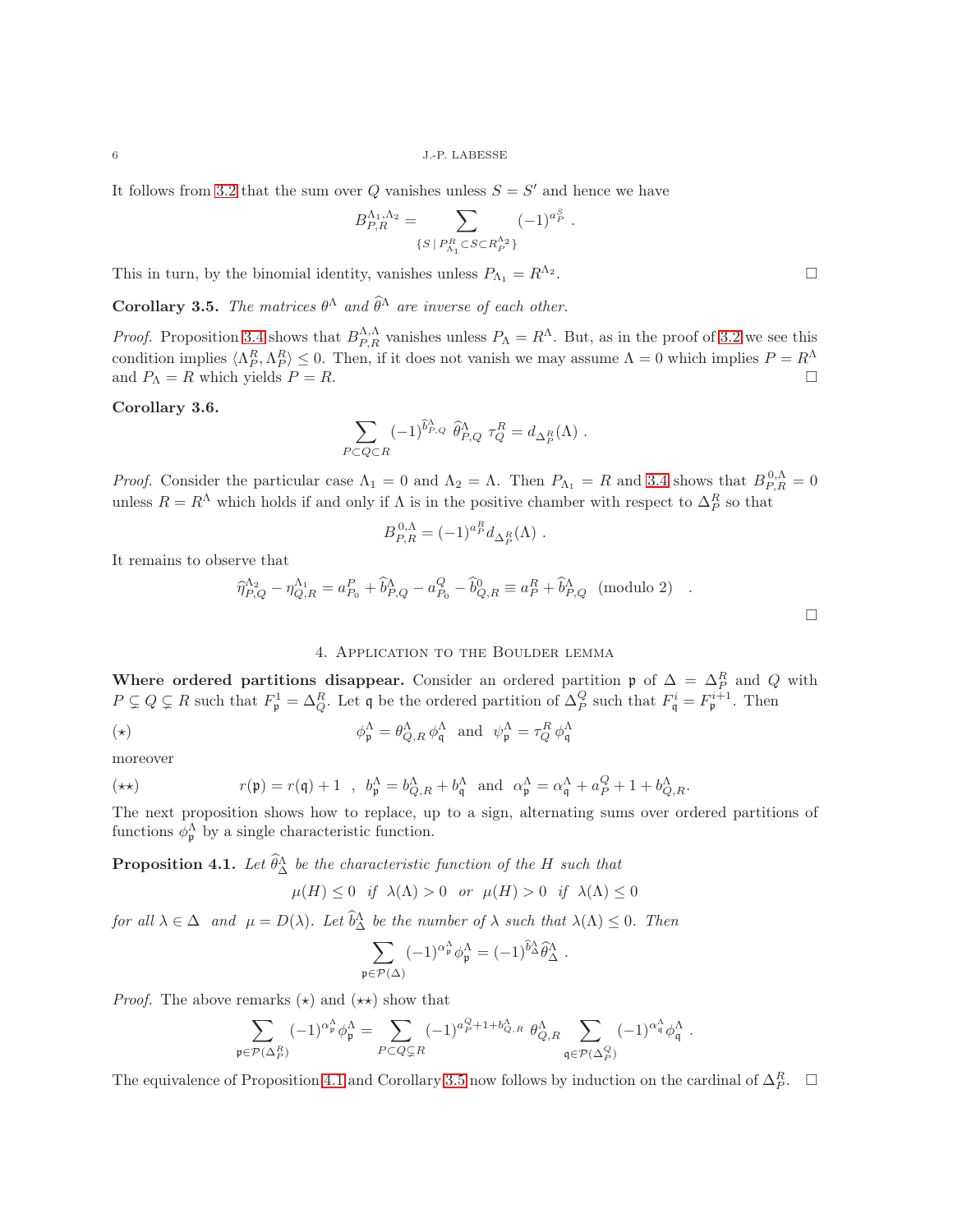**Proof of the Boulder lemma.** The Proposition [2.1](#page-2-0) claims an identity that in view of  $(\star)$  can be written

$$
\sum_{\mathfrak{p}\in\mathcal{P}(\Delta_P^R)} (-1)^{\alpha_{\mathfrak{p}}^{\Lambda}}\phi_{\mathfrak{p}}^{\Lambda}(H)=d_{\Delta_P^R}(\Lambda)-\sum_{P\subset Q\subsetneq R}\tau_Q^R(H)\sum_{\mathfrak{q}\in\mathcal{P}(\Delta_P^Q)} (-1)^{\alpha_{\mathfrak{q}}^{\Lambda}}\phi_{\mathfrak{q}}^{\Lambda}(H)\ .
$$

To prove it we have to show that, thanks to Proposition [4.1,](#page-5-3)

$$
(-1)^{\widehat{b}^{\Lambda}_{P,R}} \widehat{\theta}^{\Lambda_1,\Lambda_2}_{P,R}(H) = d_{\Delta^R_P}(\Lambda) - \sum_{P \subset Q \subsetneq R} (-1)^{\widehat{b}^{\Lambda}_{P,Q}} \tau_Q^R(H) \widehat{\theta}^{\Lambda}_{P,Q}(H)
$$

<span id="page-6-0"></span>but this nothing than Corollary [3.6.](#page-5-1)

# 5. Truncated Eisenstein series

Series  $E''$  versus truncated Eisenstein series. Here we borrow the notation from [\[5\]](#page-7-7). Let G be a reductive group over a number field F with minimal parabolic subgroup  $P_0$ . Let P be a standard parabolic subgroup with Levi M, S an associate standard parabolic subgroup and  $\Phi$  a cuspidal form on  $\mathbf{X}_P$  and T some parameter in  $\mathfrak{a}_0$ . Let  $\Delta = \Delta_P^G$  and consider  $\Lambda \in V \otimes \mathbb{C}$  such that  $\Re(\Lambda)$  is far enough inside the positive Weyl chamber (with respect to  $\Delta$ ). Langlands introduces in [\[7,](#page-7-0) §9] functions

$$
F''_S(x, \Phi, \Lambda) = \sum_{s \in W(\mathfrak{a}_P, \mathfrak{a}_S)} \sum_{\mathfrak{p} \in \mathcal{P}(\Delta)} (-1)^{\alpha_{\mathfrak{p}}^{\Re(s\Lambda)}} \phi_{\mathfrak{p}}^{\Re(s\Lambda)}(H_S(x) - T_S)(M(s, \Lambda)\Phi)(x, s\Lambda)
$$

where, by definition,

$$
\Phi(x,\Lambda) = e^{<\Lambda + \rho_P, H_P(x)>}\Phi(x) .
$$

The reader is warned that the dependence on T (denoted  $H_0$  by Langlands in [\[7\]](#page-7-0)) does not appear explicitly on the left hand side. Then, Langlands introduces

$$
E^{''}(x, \Phi, \Lambda) = \sum_{S} \sum_{\xi \in S(F) \backslash G(F)} F^{''}_{S}(\xi x, \Phi, \Lambda)
$$

where the sum over  $S$  runs over parabolic subgroups associated to  $P$ . On the other hand Arthur has defined in [\[3\]](#page-7-4) a truncation operator denoted  $\Lambda^T$ . When applied to the Eisenstein series

$$
E(x, \Phi, \Lambda) = \sum_{\gamma \in P(F) \backslash G(F)} \Phi(\gamma x, \Lambda)
$$

then, according to [\[5,](#page-7-7) Proposition 5.4.1], one obtains the following expression

$$
\Lambda^T E(x, \Phi, \Lambda) = \sum_{S} \sum_{s \in W(\mathfrak{a}_P, \mathfrak{a}_S)} \sum_{\xi \in S(F) \backslash G(F)} (-1)^{a(s)} \phi_{M,s}(s^{-1}(H_S(\xi x) - T_S))(M(s, \Lambda)\Phi)(\xi x, s\Lambda)
$$

where, by definition,

$$
\phi_{M,s}(H) = \widehat{\theta}_{P,G}^{\Re(s\Lambda)}(sH)
$$

and the integer  $a(s)$  is the number of simple roots  $\lambda \in \Delta_S$  such that  $\lambda(s\Lambda) < 0$ .

## <span id="page-6-1"></span>Proposition 5.1.

$$
E^{''}(x, \Phi, \Lambda) = \Lambda^{T} E(x, \Phi, \Lambda) .
$$

*Proof.* It suffices to observe that if  $\Re(\Lambda)$  is in the positive chamber, then for  $H \in \mathfrak{a}_P$  and  $s \in W(\mathfrak{a}_P, \mathfrak{a}_S)$ one has

$$
\sum_{\mathfrak{p}\in \mathcal{P}(\Delta)} (-1)^{\alpha_{\mathfrak{p}}^{\mathfrak{R}(s\Lambda)}} \phi_{\mathfrak{p}}^{\mathfrak{R}(s\Lambda)}(sH) = (-1)^{a(s)} \phi_{M,s}(H) .
$$

This assertion is a particular case of Proposition [4.1](#page-5-3) where  $\Delta_0$  is the set of simple roots of G with respect to the minimal parabolic subgroup  $P_0$  and  $\Delta = \Delta_P^G$ . В последните поставите на селото на селото на селото на селото на селото на селото на селото на селото на се<br>Селото на селото на селото на селото на селото на селото на селото на селото на селото на селото на селото на